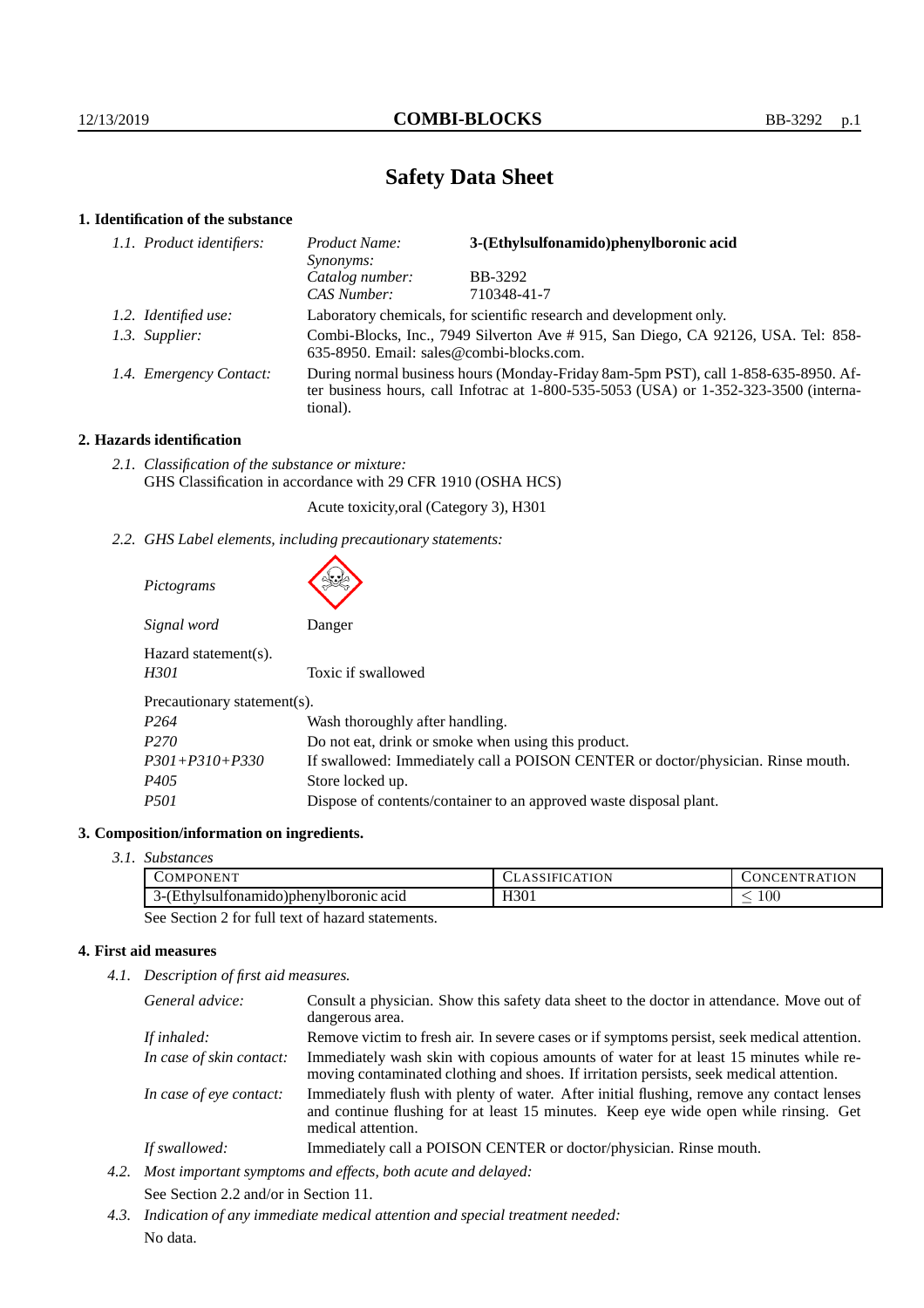#### **5. Fire fighting measures**

- *5.1. Extinguishing media:* Use dry sand, dry chemical or alcohol-resistant foam for extinction.
- *5.2. Special hazards arising from the substance or mixture:* Carbon monoxide, nitrogen oxides, sulfur oxides.
- *5.3. Advice for firefighters:* Wear self-contained breathing apparatus for firefighting if necessary.
- *5.4. Further information:* No data available.

#### **6. Accidental release measures**

- *6.1. Personal precautions, protective equipment and emergency procedures:* Ensure adequate ventilation. Use personal protective equipment.
- *6.2. Environmental precautions:* Should not be released into the environment. See Section 12 for additional ecological information.
- *6.3. Methods and materials for containment and cleaning up:* Sweep up or vacuum up spillage and collect in suitable container for disposal.
- *6.4. Reference to other sections:* Refer to protective measures listed in Sections 8 and 13.

#### **7. Handling and storage**

- *7.1. Precautions for safe handling:* Avoid contact with skin and eyes. Avoid inhalation of vapour or mist. Keep away from sources of ignition - No smoking. Take measures to prevent the build up of electrostatic charge. For precautions see section 2.2.
- *7.2. Conditions for safe storage, including any incompatibilities:* Keep container tightly closed in a dry and well-ventilated place. Containers which are opened must be carefully resealed and kept upright to prevent leakage.
- *7.3. Specific end use(s):* Laboratory chemicals, for scientific research and development only.

### **8. Exposure Controls / Personal protection**

*8.1. Control parameters:*

*Components with workplace control parameters:* Contains no substances with occupational exposure limit values. *8.2. Exposure controls:*

*Appropriate engineering controls:* Ensure that eyewash stations and safety showers are close to the workstation location. Ensure adequate ventilation, especially in confined areas.

*Personal protective equipment:*

| Eye/face protection:    | Wear appropriate protective eyeglasses or chemical safety goggles as described by OSHA's<br>eye and face protection regulations in 29 CFR 1910.133 or European Standard EN166.                                                                                                                                         |  |  |
|-------------------------|------------------------------------------------------------------------------------------------------------------------------------------------------------------------------------------------------------------------------------------------------------------------------------------------------------------------|--|--|
| Skin protection:        | Handle with gloves. Gloves must be inspected prior to use. Use proper glove removal<br>technique (without touching glove's outer surface) to avoid skin contact with this product.<br>Dispose of contaminated gloves after use in accordance with applicable laws and good<br>laboratory practices. Wash and dry hands |  |  |
| <b>Body Protection:</b> | Complete suit protecting against chemicals, Flame retardant antistatic protective clothing.<br>The type of protective equipment must be selected according to the concentration and<br>amount of the dangerous substance at the specific workplace.                                                                    |  |  |
| Respiratory protection: | No protective equipment is needed under normal use conditions.                                                                                                                                                                                                                                                         |  |  |
|                         | Control of environmental exposure: Prevent further leakage or spillage if safe to do so. Do not let product enter<br>drains.                                                                                                                                                                                           |  |  |

#### **9. Physical and chemical properties**

*9.1. Information on basic physical and chemical properties*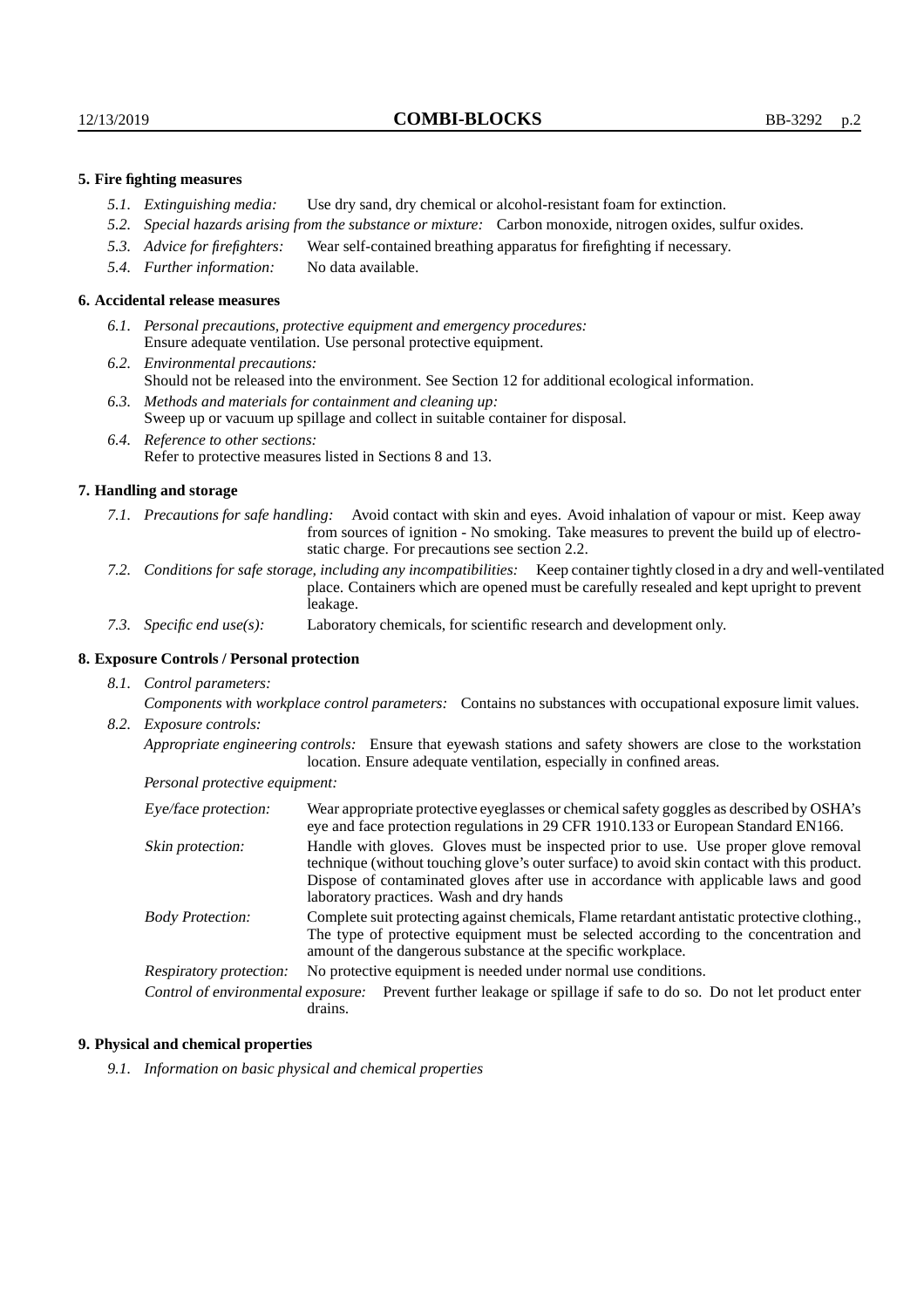| (a)     | Appearance:                                   | Solid          |
|---------|-----------------------------------------------|----------------|
| (b)     | Odour:                                        | No data        |
| (c)     | Odour Threshold:                              | No data        |
| (d)     | pH:                                           | No data        |
| (e)     | Melting point/freezing point:                 | $100 - 120$ °C |
| (f)     | Initial boiling point and boiling range:      | No data        |
| (g)     | Flash point:                                  | No data        |
| (h)     | Evaporatoin rate:                             | No data        |
| (i)     | Flammability (solid, gas):                    | No data        |
| (j)     | Upper/lower flammability or explosive limits: | No data        |
| (k)     | Vapour pressure:                              | No data        |
| (1)     | Vapour density:                               | No data        |
| (m)     | Relative density:                             | No data        |
| (n)     | Water solubility:                             | No data        |
| $\circ$ | Partition coefficient: n-octanol/water:       | No data        |
| (p)     | Auto-ignition:                                | No data        |
| (q)     | Decomposition temperature:                    | No data        |
| (r)     | Viscosity:                                    | No data        |
| (s)     | Explosive properties:                         | No data        |
| (t)     | Oxidizing properties:                         | No data        |
|         |                                               |                |

*9.2. Other safety information:*

| Formula          | $C_8H_{12}BNO_4S$ |
|------------------|-------------------|
| Molecular weight | 229.1             |
| CAS Number       | 710348-41-7       |

#### **10. Stability and reactivity**

| 10.1. Reactivity | No data |  |
|------------------|---------|--|
|                  |         |  |

- *10.2. Chemical stability* Stable under recommended storage conditions.
- *10.3. Possibility of hazardous reactions* No data
- *10.4. Conditions to avoid*
- *10.5. Incompatible material* Explosives, flammable/toxic gases, flammable liquid, flammable solid, spontaneously combustible substances, substances which are dangerous when wet, oxidizing substances, organic peroxides, poisons, infectious substances, radioactive materials.
- *10.6. Hazardous decomposition products:*

Hazardous decomposition products formed under fire conditions: Carbon monoxide, nitrogen oxides, sulfur oxides. Other decomposition products: No data In the event of fire: See Section 5.

#### **11. Toxicological information**

*11.1 Information on toxicological effects*

| Acute toxicity:                                            | Toxic if swallowed.                                                                                                                             |
|------------------------------------------------------------|-------------------------------------------------------------------------------------------------------------------------------------------------|
| Skin irritation/corrosion:                                 | No data available.                                                                                                                              |
| Eye damage/irritation:                                     | No data available.                                                                                                                              |
| Respiratory or skin sensitization:                         | No data available.                                                                                                                              |
| Germ cell mutagenicity:                                    | No data available.                                                                                                                              |
| Carcinogenicity:                                           | No data available.                                                                                                                              |
| Reproductive toxicity:                                     | No data available.                                                                                                                              |
| Specific target organ system toxicity - single exposure:   | No data available.                                                                                                                              |
| Specific target organ system toxicity - repeated exposure: | No data available.                                                                                                                              |
| Aspiration hazard:                                         | No data available.                                                                                                                              |
| Additional information:                                    | To the best of our knowledge, the chemical, physical and toxicological proper-<br>ties of this substance have not been thoroughly investigated. |

#### **12. Ecological information**